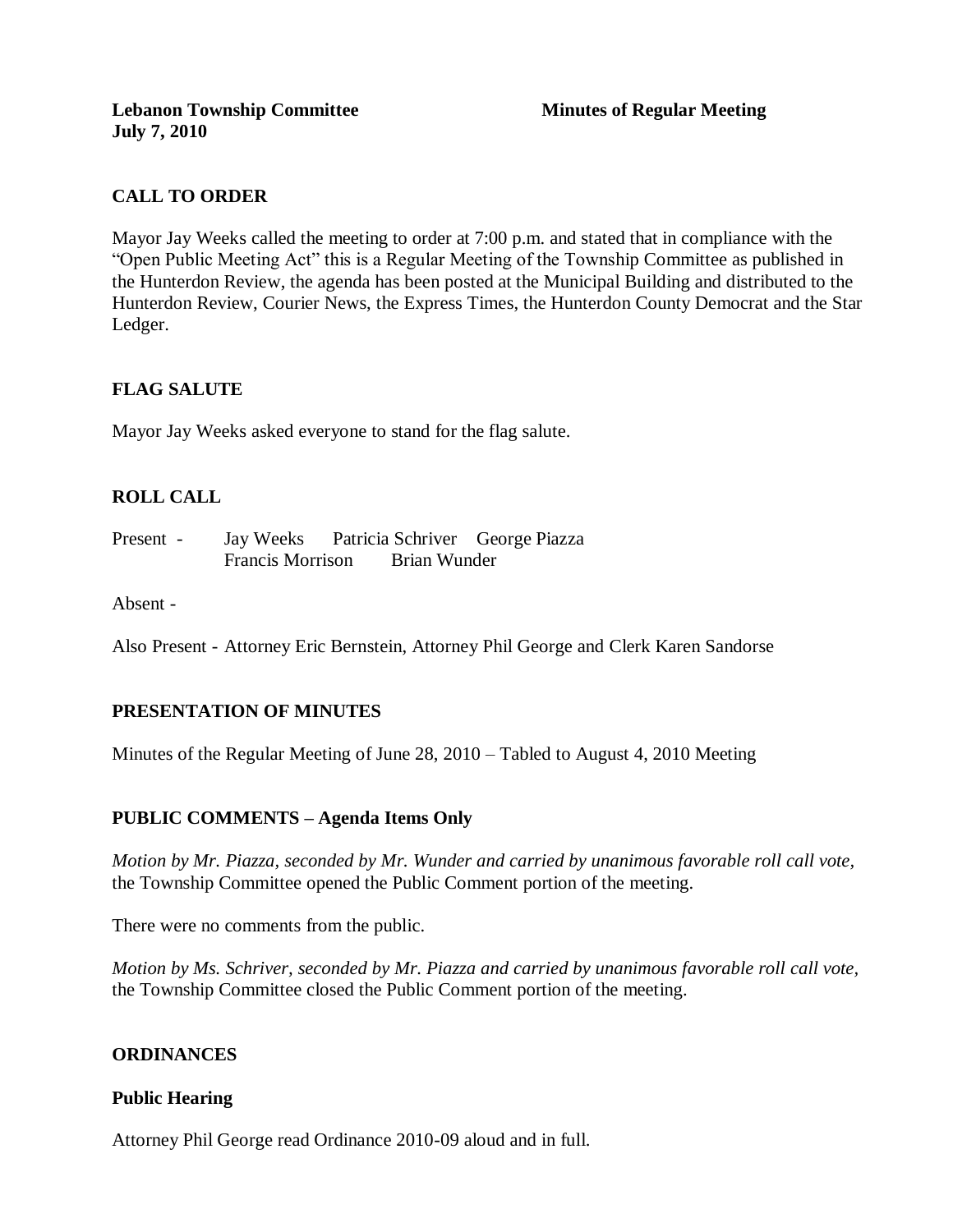LTCM 07/07/2010 Page 2 of 6

*Motion by Ms. Schriver, seconded by Mr. Piazza and carried by unanimous favorable roll call vote,* the public hearing for Ordnance No. 2010-09 was opened.

Members of the Rescue Squad stated that they are still open to compromise. They did not hear from the Committee to schedule a meeting. They asked for the Committee to hold off on their vote.

Concern was raised with the continuation of the food pantry which operates out of the squad building.

Residents stated that they think that the squad provided a fine service to the Township and feel that the Township Committee is being unresponsive in trying to resolve this issue. A resident questioned where the money is going to come from for the Fire Dept. to provide Emergency Medical Services. Residents also raised concerns with the cost of attorney fees and suggested that the issue be put out for a public vote.

*Motion by Ms. Schriver, seconded by Mayor Weeks and carried by favorable roll call vote, the* Township Committee closed the public comments portion of the meeting. AYES: Wunder, Schriver, Weeks, Piazza Nays: Morrison

*Motion by Ms. Schriver, seconded by Mr. Piazza and carried by favorable roll call vote, the* Township Committee adopted Ordinance No. 2010-09 as written below. AYES: Schriver, Weeks, Piazza Nays: Wunder, Morrison

## **ORDINANCE NO. 2010-09 TOWNSHIP OF LEBANON COUNTY OF HUNTERDON STATE OF NEW JERSEY AN ORDINANCE TO REVISE, AMEND AND SUPPLEMENT THE CODE OF THE TOWNSHIP OF LEBANON CHAPTER 35, ENTITLED "FIRE DEPARTMENT", SPECIFICALLY SECTION 2, ENTITLED "APPROVAL OF AGREEMENT TO PROVIDE FIRE SERVICES" TO DESIGNATE FIRST AID RESPONDER**

WHEREAS, the Township of Lebanon, County of Hunterdon, State of New Jersey has previously designated the Lebanon Township Volunteer Fire Department (hereinafter referred to as the "LTVFD") to provide fire protection services to the Township of Lebanon; and,

WHEREAS, the Township of Lebanon now wishes to designate the Lebanon Township Fire Department as its first aid responder.

NOW, THEREFORE, BE IT ORDAINED by the Township Committee of the Township of Lebanon, County of Hunterdon, State of New Jersey that Chapter 35 of the Township Code of the Township of Lebanon, entitled "Fire Department", specifically § 2, entitled "Approval of Agreement to Provide Fire Services" is hereby amended, revised and supplemented as follows:

§ 35-2 of the Revised General Ordinances of the Township of Lebanon is hereby amended to

read as follows:

[deletions shown by strikethrough; additions shown by <u>underline</u>].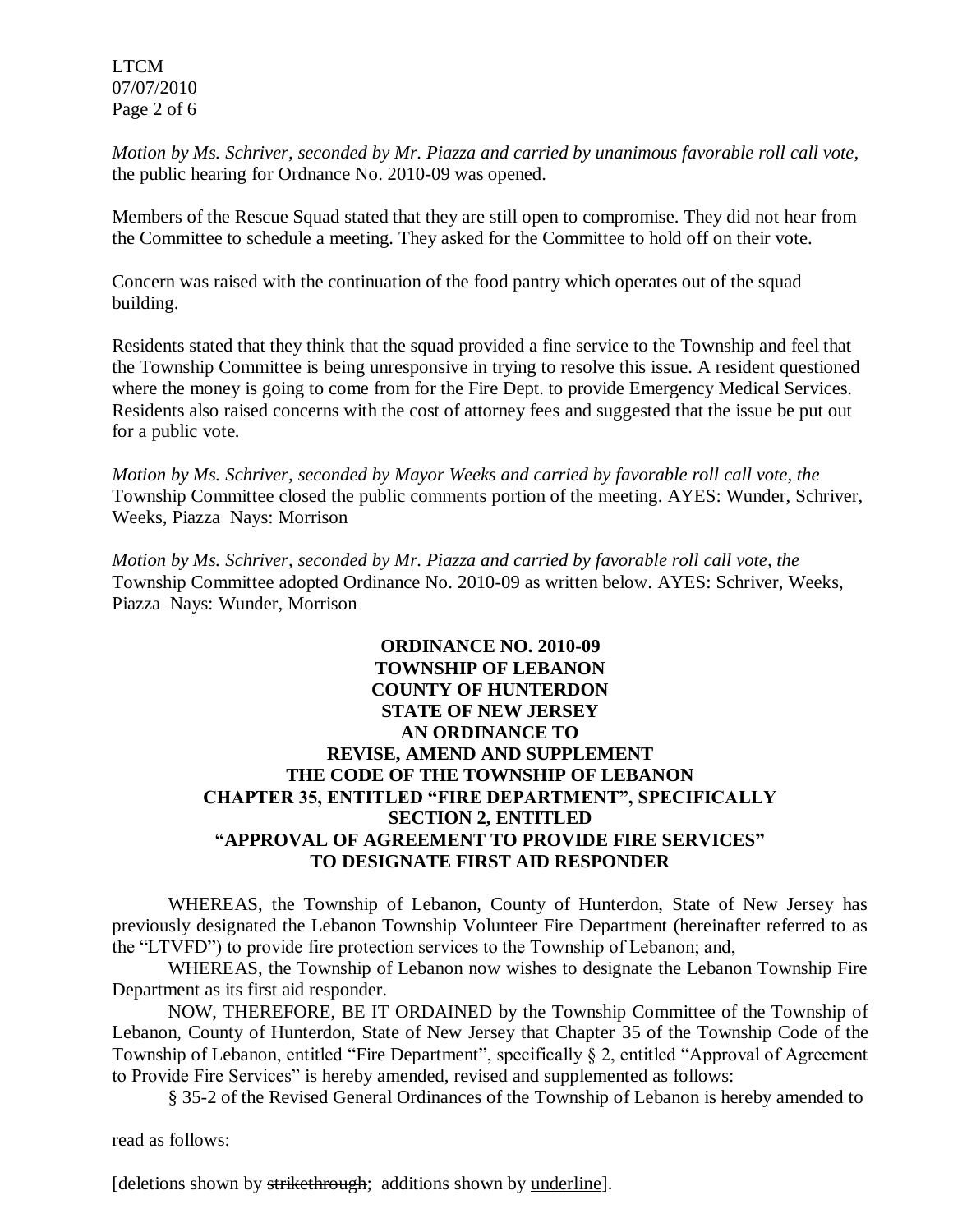§ 35-2 Approval of agreement to provide fire services., ambulance services and first aid services.

In accordance with *N.J.S.A*. 40A:14-68, the Township of Lebanon hereby approves and authorizes the execution of all necessary agreements with the LTVFD to provide fire services to the citizens and residents of the Township for the purpose of extinguishing all fires within the Township. The LTVFD is hereby designated as the entity responsible for providing all fire services and extinguishing all fires within the Township of Lebanon. The Township of Lebanon hereby further approves and authorizes the LTVFD to provide all ambulance services and first aid services in the Township of Lebanon as the first responder for such services, subject to such mutual aid agreements, as may be applicable, from other municipalities' rescue squads, ambulance squads, first aid squads and/or fire departments and/or as well other Township of Lebanon designated ambulance services/first aid service/rescue service providers, who provide such services without mutual aid as described above, but by Township Committee designation. No other organization or entity shall be designated to provide such services for the Township of Lebanon unless duly approved and authorized by the Township Committee of the Township of Lebanon.

NOW, THEREFORE, BE IT FURTHER ORDAINED that:

1. All ordinances or portions of ordinances which are inconsistent with this Ordinance shall be repealed as to their inconsistencies only.

2. If any provision or paragraph of this Ordinance shall be held invalid by any court of competent jurisdiction, the same shall not affect the other provisions or paragraphs of this Ordinance, except so far as the provision or paragraph so declared invalid shall be separable from the remainder or any portion thereof.

3. This Ordinance shall take effect immediately upon final passage and publication as required by law.

# **RESOLUTIONS**

### **Resolution No. 58-2010 -Renewal of Retail Consumption License**

*Motion by Ms. Schriver, seconded by Mayor Weeks and carried by unanimous favorable roll call*  vote, the Township Committee adopted Resolution No. 58-2010. (as written below)

## **RESOLUTION NO. 58-2010 RESOLUTION RENEWING PLENARY RETAIL CONSUMPTION LICENSES**

WHEREAS, each of the listed Plenary Retail Consumption Licensees have submitted application forms that have been completed in all respects; and

WHEREAS, the applicants are qualified to be licensed according to all statutory, regulatory and local government ABC Laws and regulations; and

WHEREAS, each have paid a filing fee of \$200.00 to the State of New Jersey and a Township License Fee of \$2,500.00

NOW, THEREFORE BE IT RESOLVED, by the Township Committee of the Township of Lebanon, in the County of Hunterdon, State of New Jersey, that the listed Licenses be granted a renewal for the 2010-2011 year: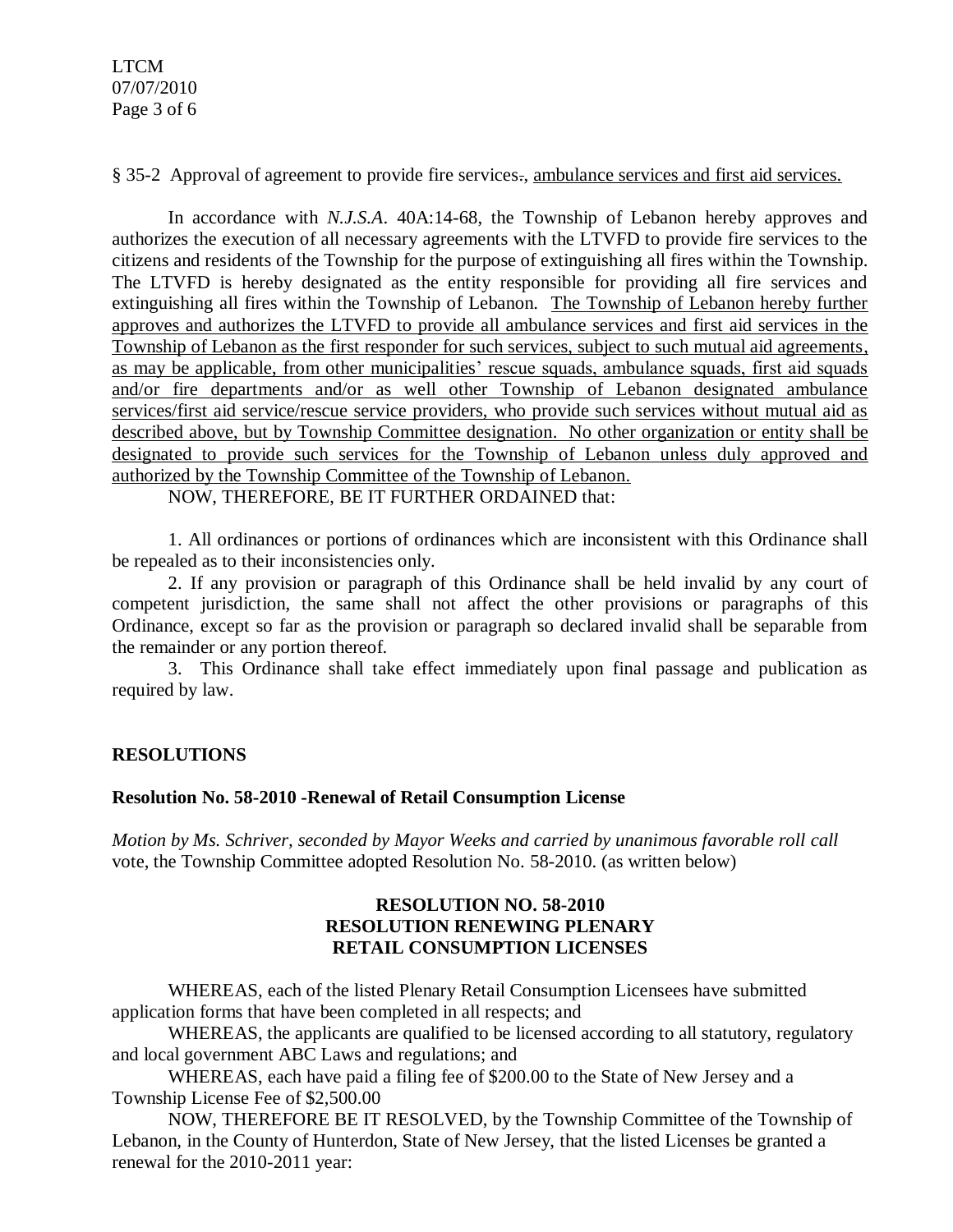LTCM 07/07/2010 Page 4 of 6

1019-33-001-002 A T K Inc. t/a Tony's Restaurant & Pub, Califon, NJ

#### **Resolution No. 59-2010 – Certification of the Annual Audit**

*Motion by Mr. Piazza, seconded by Mayor Weeks and carried by unanimous favorable roll call vote,* the Township Committee adopted Resolution No. 59-2010. (as written below)

#### **TOWNSHIP OF LEBANON COUNTY OF HUNTERDON STATE OF NEW JERSEY RESOLUTION NO. 59-2010 GOVERNING BODY CERTIFICATION OF THE ANNUAL AUDIT**

WHEREAS, N.J.S.A. 40A:5-4 requires the governing body of every local unit to have made an annual audit of its books, accounts and financial transactions, and

WHEREAS, the Annual Report of Audit for the year 2009 has been filed by a Registered Municipal Accountant with the Municipal Clerk pursuant to N.J.S.A. 40A:5-6, and a copy has been received by each member of the governing body; and,

WHEREAS, R.S. 52:27BB-34 authorizes the Local Finance Board of the State of New Jersey to prescribe reports pertaining to the local fiscal affairs; and,

WHEREAS, the Local Finance Board has promulgated N.J.A.C. 5:30-6.5, a regulation requiring that the governing body of each municipality shall by resolution certify to the Local Finance Board of the State of New Jersey that all members of the governing body have reviewed, as a minimum, the sections of the annual audit entitled "Comments and Recommendations, and,

WHEREAS, the members of the governing body have personally reviewed as a minimum the Annual Report of Audit, and specifically the sections of the Annual Audit entitled "Comments and Recommendations, as evidenced by the group affidavit form of the governing body attached hereto; and,

WHEREAS, such resolution of certification shall be adopted by the Governing Body no later than forty-five days after the receipt of the annual audit, pursuant to N.J.A.C. 5:30-6.5; and,

WHEREAS, all members of the governing body have received and have familiarized themselves with, at least, the minimum requirements of the Local Finance Board of the State of New Jersey, as stated aforesaid and have subscribed to the affidavit, as provided by the Local Finance Board, and.

WHEREAS, failure to comply with the regulations of the Local Finance Board of the State of New Jersey may subject the members of the local governing body to the penalty provisions of R.S. 52:27BB-52, to wit:

R.S. 52:27BB-52: A local officer or member of a local governing body who, after a date fixed for compliance, fails or refuses to obey an order of the director (Director of Local Government Services), under the provisions of this Article, shall be guilty of a misdemeanor and, upon conviction, may be fined not more than one thousand dollars (\$1,000.00) or imprisoned for not more than one year, or both, in addition shall forfeit his office.

NOW, THEREFORE BE IT RESOLVED, That the Township Committee of the Township of Lebanon, hereby states that it has complied with N.J.A.C. 5:30-6.5 and does hereby submit a certified copy of this resolution and the required affidavit to said Board to show evidence of said compliance.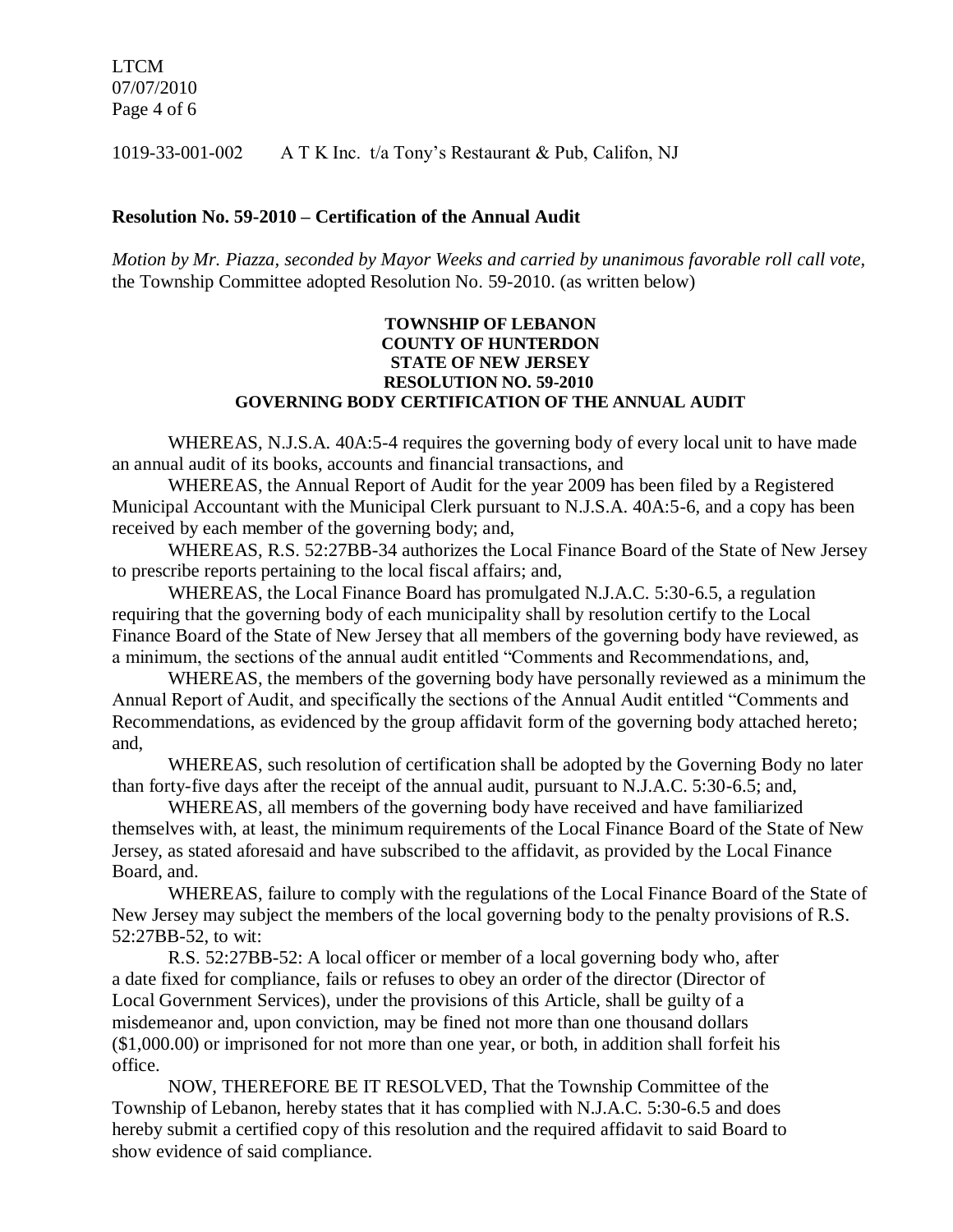LTCM 07/07/2010 Page 5 of 6

## **OLD BUSINESS**

### **Request for Release of Capital Funds**

The DPW Supervisor, Warren Gabriel, sent a letter to the Township Committee requesting permission to proceed with capital purchases which include the following projects:

- 1) Overlay of Newport Rd & Cannon Hill \$200,000.00
- 2) Replacement of Tractor and Mower \$80,000.00
- 3) Fueling Station for new garage \$300,000.00
- 4) Replacement of Backhoe \$85,000.00 (See below item)

*Motion by Ms. Schriver, seconded by Mr. Wunder and carried by unanimous favorable roll call vote,* the Township Committee approved the request to proceed with the capital purchases as request.

### **NEW BUSINESS**

#### **Replacement of Backhoe**

The DPW Supervisor sent a letter to the Township Committee to inform them that while doing some pipe work on Poplar Road, the backhoe sprung a hydraulic leak which prohibited the continued use of the backhoe. The leak is from the torque converter area of the transmission. The DPW took the backhoe to Powerco Services and received an estimate of \$15,000.00 for the repairs, however, Powerco could not guarantee that it would be the total cost until they took it apart. If the torque converter is cracked, it could cost another \$10,000.00 to replace it.

The backhoe is 16 years old and has 4000 hours on it and Powerco did not feel that it was worth putting that kind of money into it. Warren has done some checking into the replacement of the backhoe. The cost would be around \$85,000.00 which is a State Contract price.

In his 2010 capital budget request, Warren had asked to purchase a paver in the amount of \$125,000.00. He suggested that, if possible, he would like to use the paver money for the replacement of the backhoe and to leave the paver for consideration in the 2011 budget. Warren stated that the DPW cannot be without a backhoe as they have projects scheduled and it would not be cost effective to rent one. The DPW has drainage projects that need to be completed before winter to correct some hazardous icing conditions.

### **Township Historians – Lebanon Township Brochure**

Ms. Schriver stated that at the June 16, 2010 meeting the Township Historians provided the Township Committee with a copy of the proposed Lebanon Township Brochure for their review and approval. Ms. Schriver stated that she has two concerns with the brochure; 1) the municipal office hours need to be changed to reflect that the office is no longer closed for lunch 2) the brochure was paid for by a grant and since it was worked on by all of the historians, at some point, it should not list one individual as the creator.